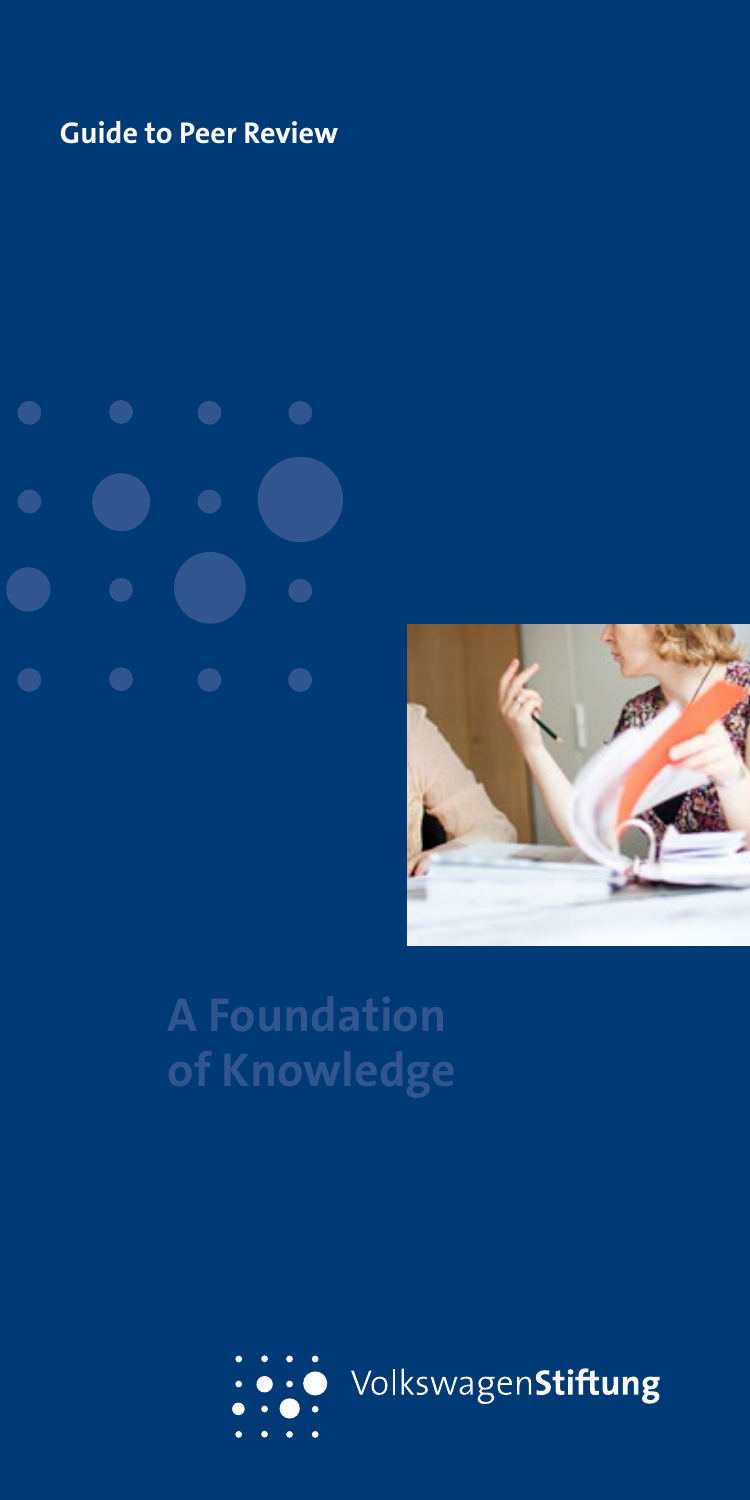# **Content**

| The Foundation and how it operates                           | 3               |
|--------------------------------------------------------------|-----------------|
| Expert opinions as the basis for decision-making<br>Criteria | 4<br>5          |
|                                                              |                 |
| Consistency                                                  | 5               |
| <b>Personal qualification</b>                                | 5               |
| <b>Reasonable effort</b>                                     | 6               |
| <b>Suggestions for implementation</b>                        | 6               |
| Scope and submission of expert opinions                      | 6               |
| Participation in expert panels                               | 7               |
| <b>Final recommendation</b>                                  | 7               |
| Confidentiality                                              | 7               |
| Six rules for good practice of assessment                    | 8               |
| <b>About the Foundation</b>                                  | 10 <sup>2</sup> |
| <b>The Foundation Office</b>                                 | 11              |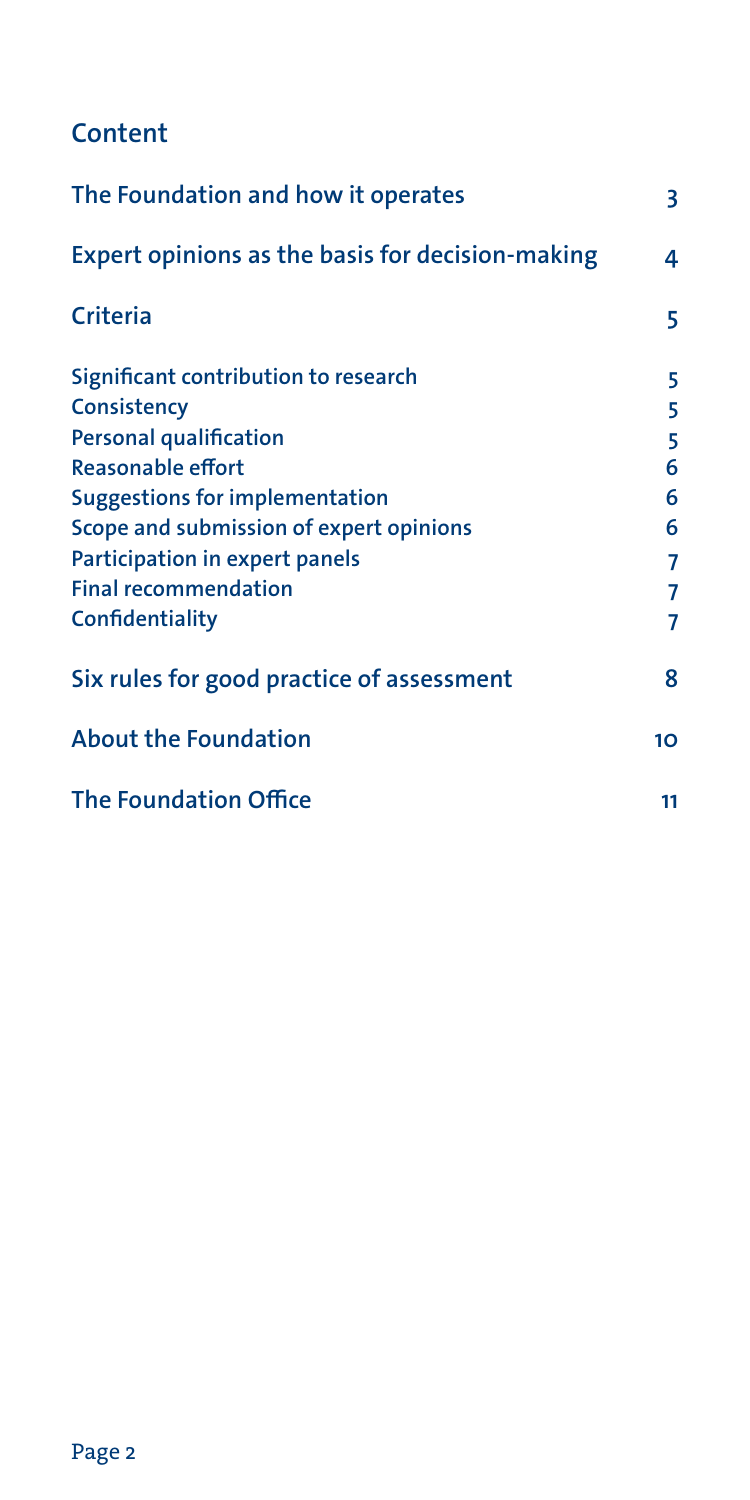

#### **The Foundation and how it operates**

The Volkswagen Foundation supports the humanities and social sciences as well as science and technology in research and higher education. It does so with various objectives, contents and funding instruments within the framework of changing funding initiatives.

As a rule, applications for funding are only considered if they fall under one of the Foundation's existing funding initiatives. However, the Foundation may also be open to extraordinary proposals beyond its current funding portfolio. The Foundation decides on proposals at meetings of the Board of Trustees, which are held three times a year.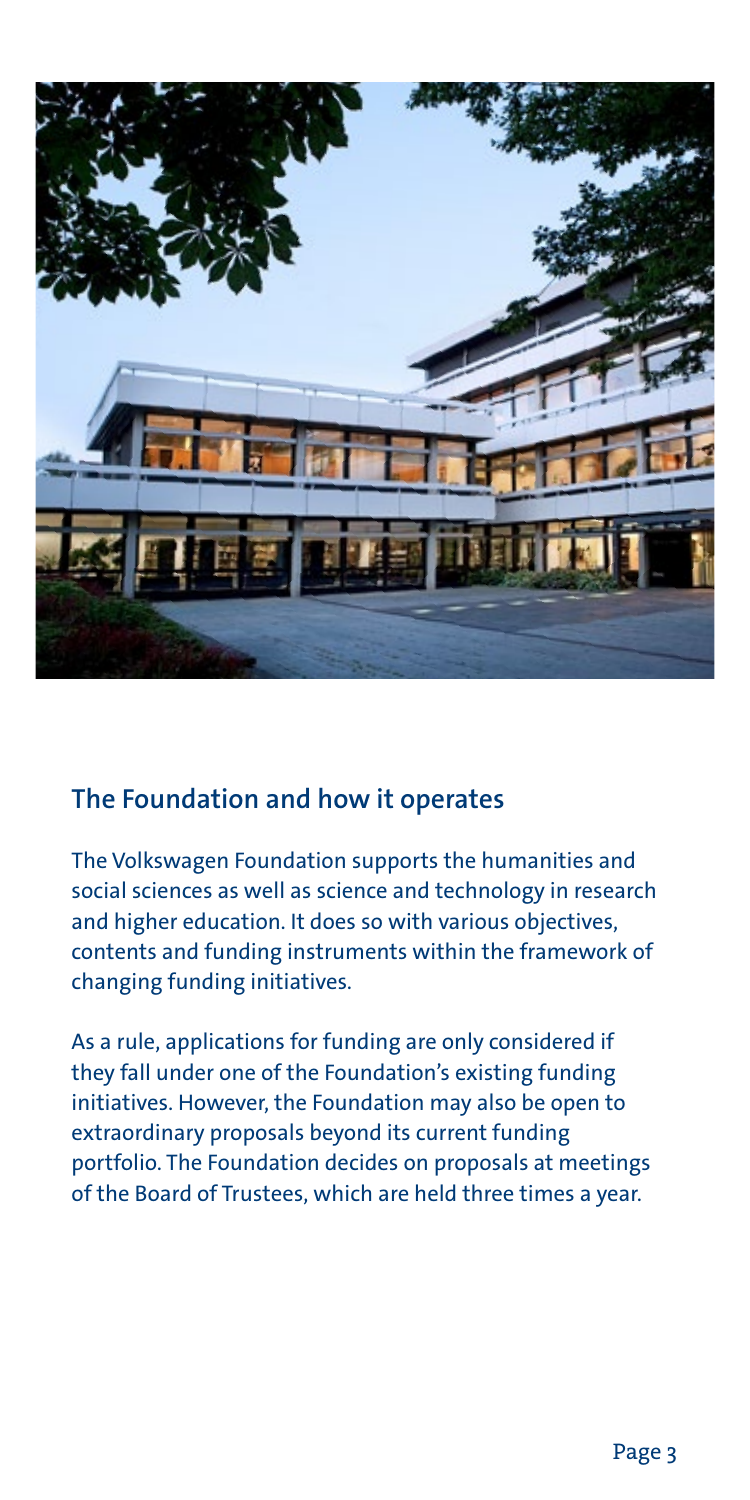

#### **Expert opinions as the basis for decision-making**

As a rule, the Foundation bases its decision-making process on external expert opinions (peer review). Depending on the respective evaluation procedure established to fit the individual funding initiative, the Foundation either asks experts to submit written opinions on individual funding proposals or it appoints an expert commission comprising a larger number of members.

The work of the review panel can be augmented by additional written expert opinions. In many cases, applicants are given the opportunity to present and discuss their research proposal personally to the reviewers. The Foundation does not maintain a permanent pool of experts, but rather selects them from different disciplines, universities and research institutions – as well as from the non-university area and from abroad – according to the individual requirements of the respective funding initiative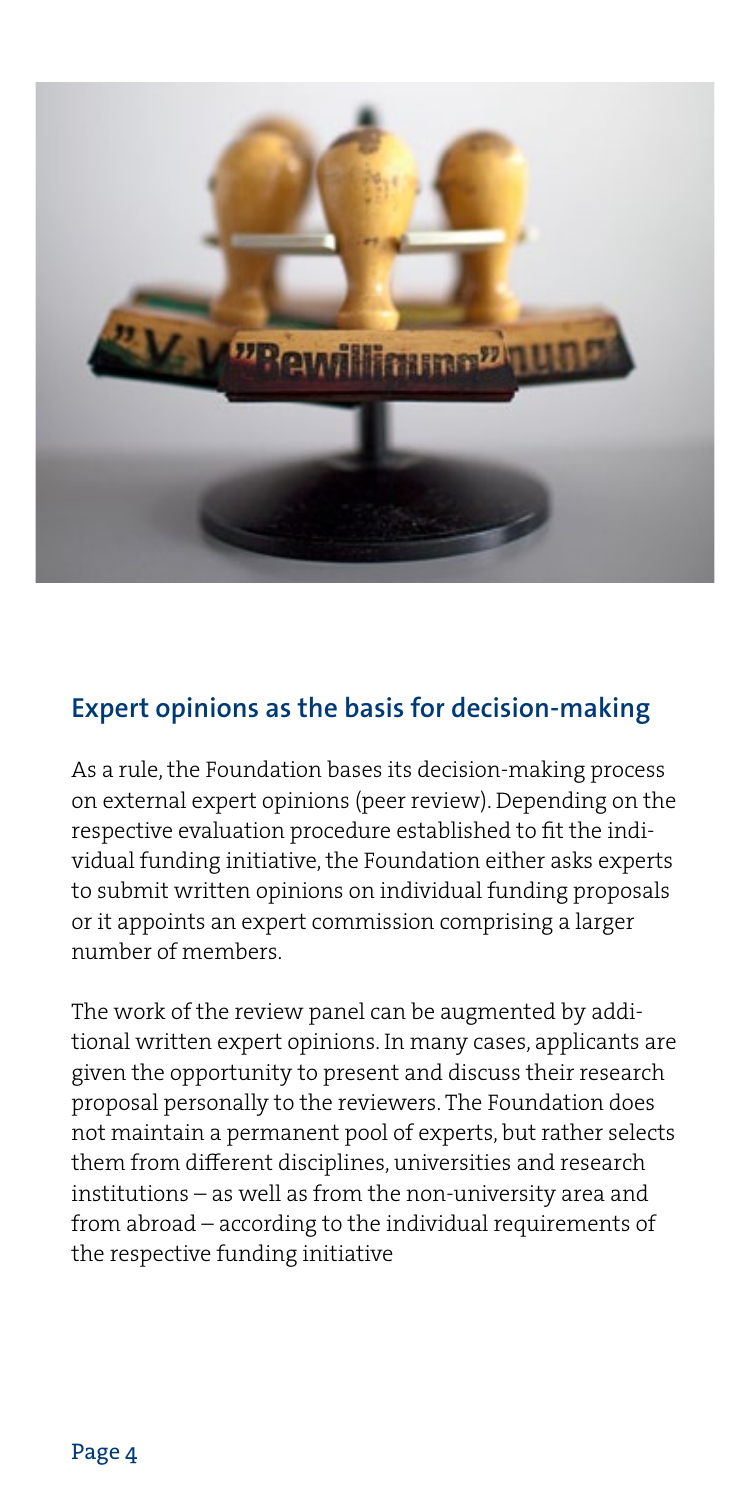# **Criteria**

With its support, the Volkswagen Foundation seeks to encourage original, high-potential research, which may possibly also be rather risk-prone. The Foundation has compiled a criteria catalog which acts as a benchmark for the assessment. Owing to the varying strategic and content-related orientation of the individual funding initiatives, the relevance and weighting of the criteria is variable. Detailed information on this can be found in the "Information for Applicants" on the respective initiative pages on the Foundation's website. The following aspects are of overriding importance:

#### Significant contribution to research

Where is the project located within the scientific or scholarly development of the area in question? What is new and original in the approach? What is the expected knowledge gain? Does the project clearly reach beyond previous knowledge? Does it integrate different perspectives?

#### **Consistency**

Does the proposal reflect the state of research? Are the objectives clearly defined and attainable? Are the proposed methods, work schedule and implementation plan coherent and likely to achieve the project goals? How is the scientific environment to be assessed in this respect?

#### Personal qualification

What is the expertise of the project participants and the quality of previous research results, also in consideration of their biographical circumstances (e. g. family phases)? Does the project hold promise of a creative and unconventional approach? Does the applicant show outstanding commitment to science communication? In case research cooperation is intended, is such cooperation convincingly displayed?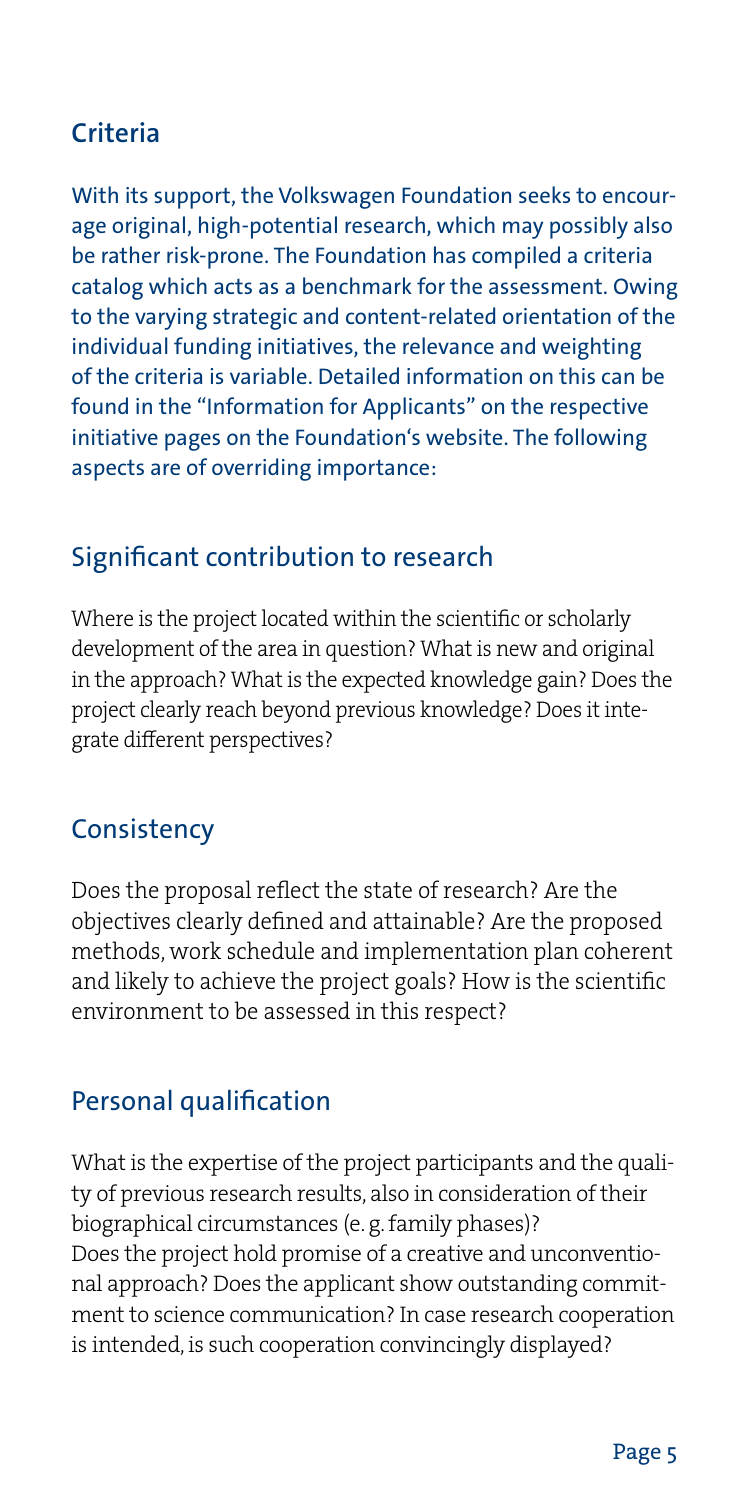#### Reasonable effort

Are the planned timetable, personnel and resources adequate to achieve the objectives? Are aspects of career planning for junior staff taken into account? Are the quality assurance measures sufficient and are there any convincing considerations in respect of a communication strategy?

#### Suggestions for implementation

Are there any recommendations that could help the implementation of the project and therefore, in the case of a positive decision, be communicated anonymously to the applicant?

#### Scope and submission of expert opinions

As a rule, expert opinions submitted in writing do not exceed one or two pages. In certain clear-cut cases, even one page or less may be sufficient. In more complex cases, it is rare that an expert opinion encompasses more than three pages.

The Foundation is grateful if expert opinions can be submitted within four to six weeks, usually by e-mail. In the event that you for any reason feel unable to provide the requested opinion, please inform the Foundation as soon as possible.

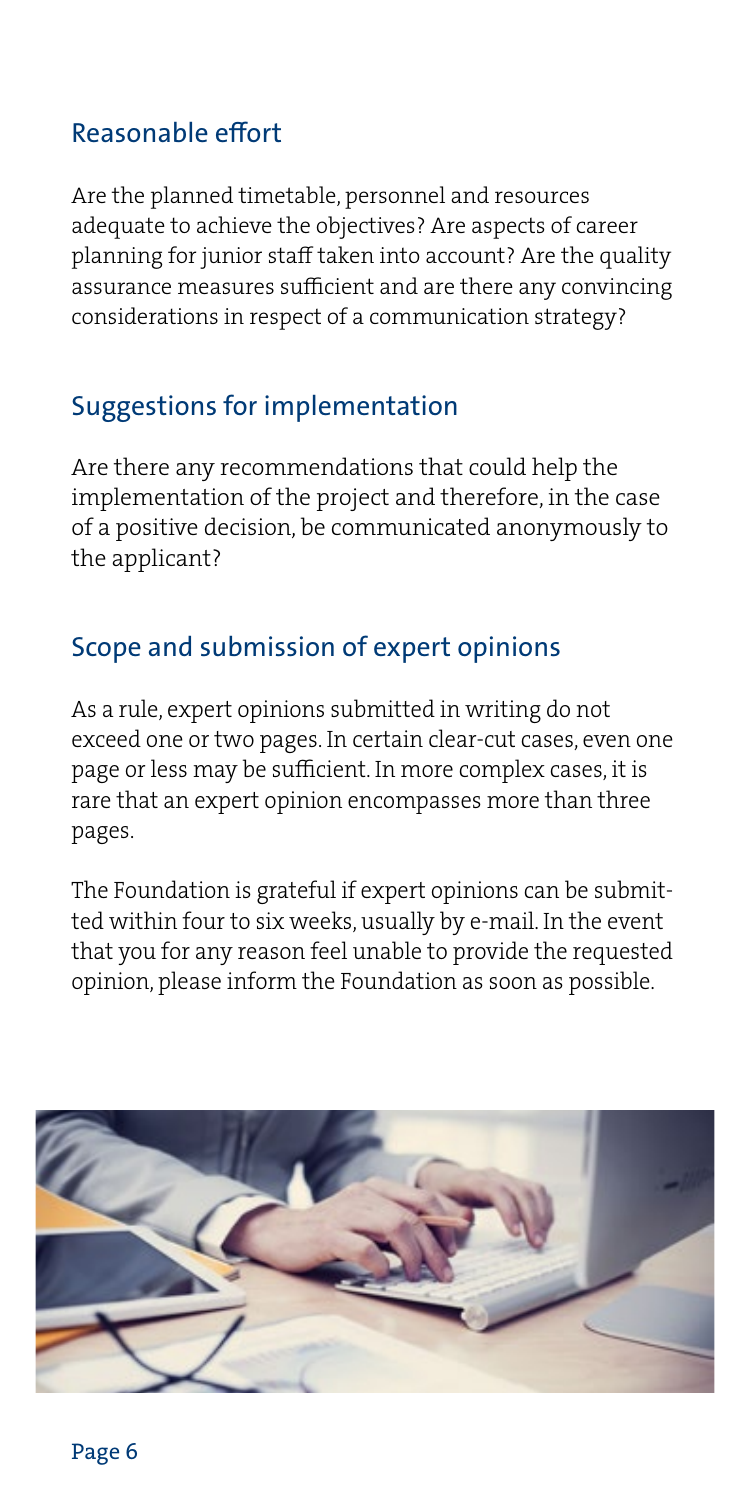## Participation in expert panels

The members of expert panels receive the application documents about a month before the meeting. During the meeting, a discussion ensues on the merits and weaknesses of the project proposal. As a rule, the Foundation does not expect to receive a detailed written evaluation.

Expert panels are newly formed at irregular intervals; on the one hand, in order to avoid undue pressure on the participants' time and, on the other hand, to avoid any entrenchment of opinions.

#### Final recommendation

Written expert opinions as well as verbal consultation should result in a clear-cut and unambiguous recommendation. In the event that a funding recommendation is attached to prerequisites and conditions, these should be clearly defined, thus providing a basis for further proceedings.

# **Confidentiality**

In the interest of arriving at an open vote, the Foundation is committed to strict confidentiality with regard to the evaluation procedure. If in individual cases extracts from expert opinions are communicated to the applicants, this is done in strict anonymity.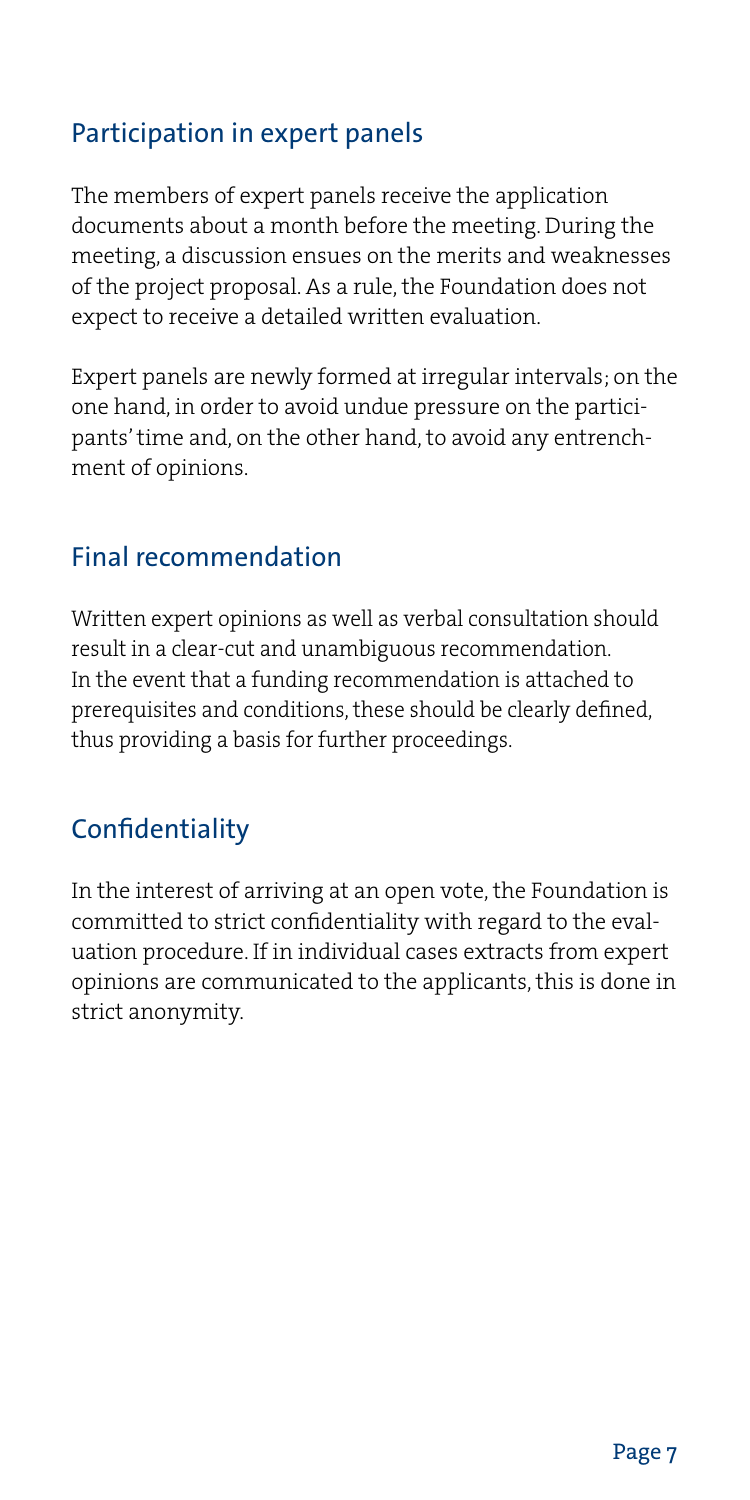#### **Six rules for good practice of assessment**

When acting as an expert for the Foundation, you agree to abide by the following rules of good scientific practice. If under certain circumstances you feel unable to vote in accordance with these rules, you should refuse to work on the evaluation in question. You can do this informally and without giving reasons. It is not necessary to sign a written declaration to accept the rules as binding.

- 1. The assessment follows the rules of good research practice and academic integrity. All statements must be truthful and in no way intended to impinge on the intellectual property of others or to impair their research activities.
- 2. On agreeing to participate in the review process, the experts indicate their competency for essential aspects of the applications. Should they subsequently consider themselves insufficiently competent, they should inform the Foundation accordingly and destroy the documents in question.
- 3. Should experts feel biased concerning the matter at hand, they should likewise withdraw from the review process and destroy the pertinent documents. This shall also apply if a conflict of interests is perceived.
- 4. Members of expert panels agree not to submit any applications for funding on their own behalf for the duration they are involved in assessment procedures and not to become involved in other applications which may be submitted to the Foundation by third-parties.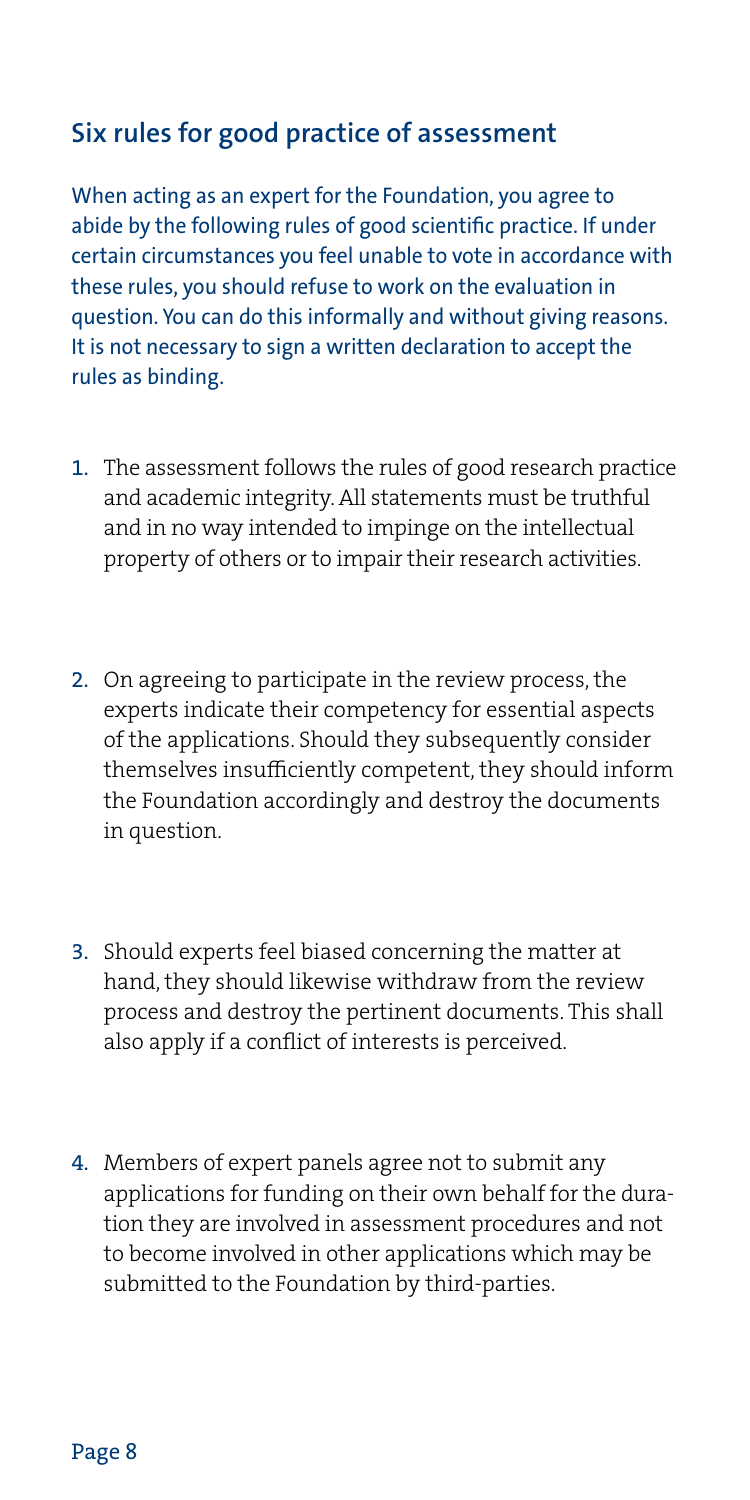- 5. In addition to the assessment, the recommendation, whether positive or negative, also takes into account the requirements, goals and restrictions contained in the respective "Information for Applicants".
- 6. The reviewers maintain strict confidentiality in respect of the applications they are requested to evaluate and do not pass on any information to third parties.

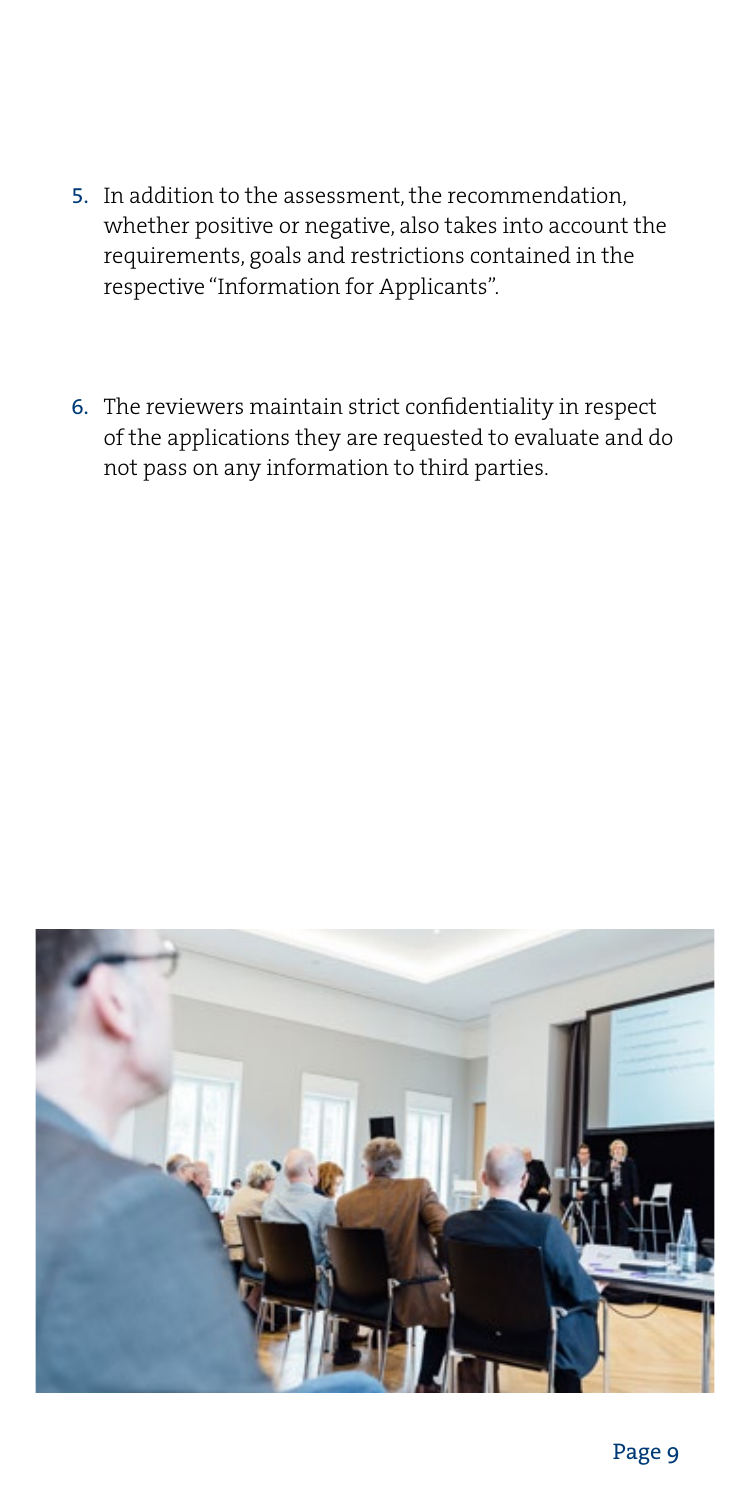#### **About the Foundation**

The Volkswagen Foundation was established in 1961 by the Federal Republic of Germany and the State of Lower Saxony as a foundation with legal capacity under private law and started work in 1962.

The Foundation is independent and not affiliated to the car manufacturer of the same name. Its purpose is to be seen against the specific background of post-war Germany. The Foundation owes its existence to a treaty concluded between the State of Lower Saxony and the Federal Republic of Germany in November 1959, which settled a controversy over the ownership of the assets of the Volkswagen car manufacturer. It was decided to set up a foundation to promote science.

According to this treaty, the then Volkswagenwerk GmbH was turned into a stock corporation. 60 percent of the share capital was transferred to private ownership in the form of so-called "people's shares", and the Federal Republic of Germany and the State of Lower Saxony received 20 percent each. The proceeds from privatization and the profit entitlements of the shares remaining in the hands of the Federal Government and the State of Lower Saxony were classified as assets of the newly established "Volkswagenwerk Foundation", as it was called until 1989. This was based on the idea that the still young Federal Republic of Germany should establish a strong independent institution for the promotion of research and teaching in the areas of science and technology.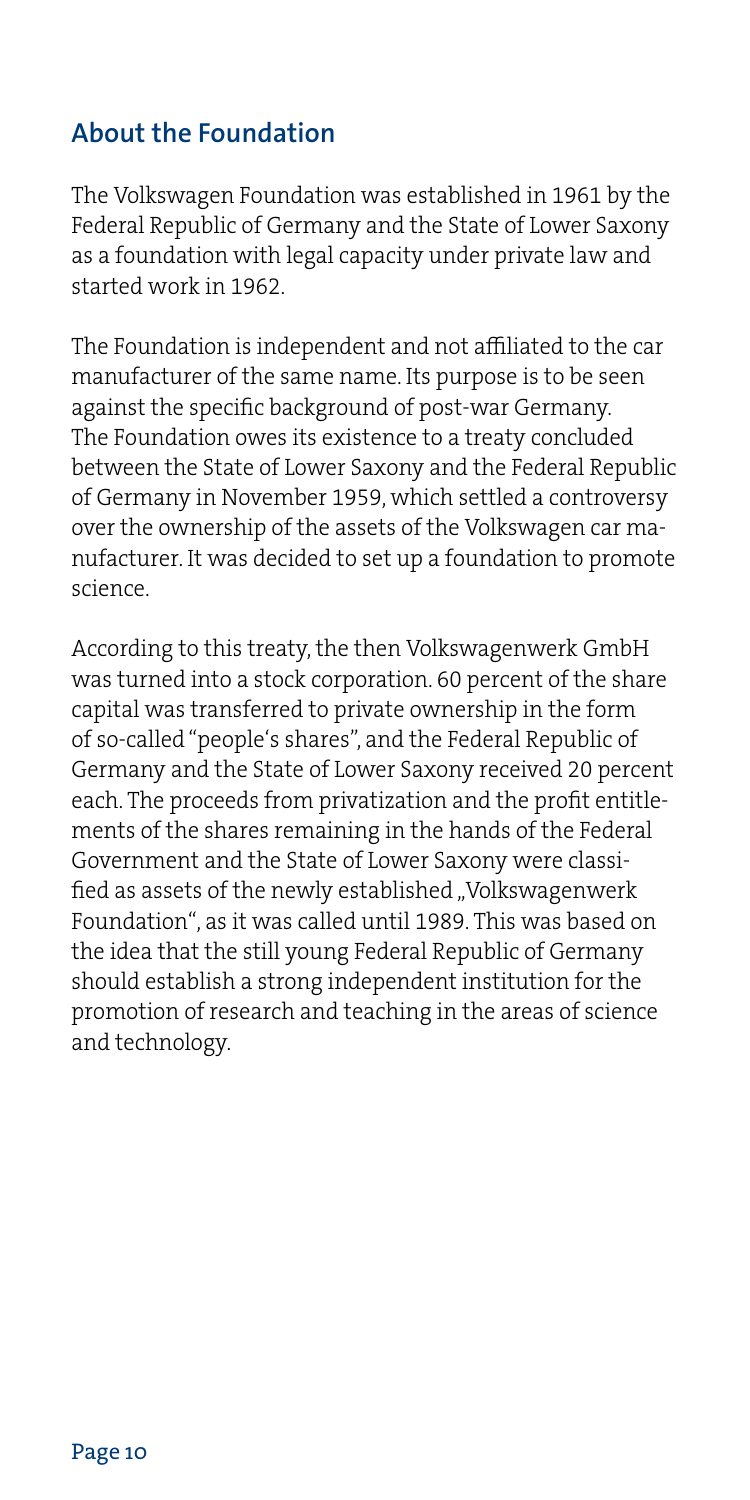## **The Foundation Office**

At present, some 100 members of staff process and submit proposals to the Board of Trustees and execute their decisions. The Board of Trustees appoints the Secretary General, who heads the office and – together with the executive management team – runs the affairs of the Foundation.



**Photo credits** Title and page 3-4 *Florian Müller* | page 6 Sebra – *fotolia.com*  page 9 *David Carreno Hansen* | page 11 *Florian Müller*